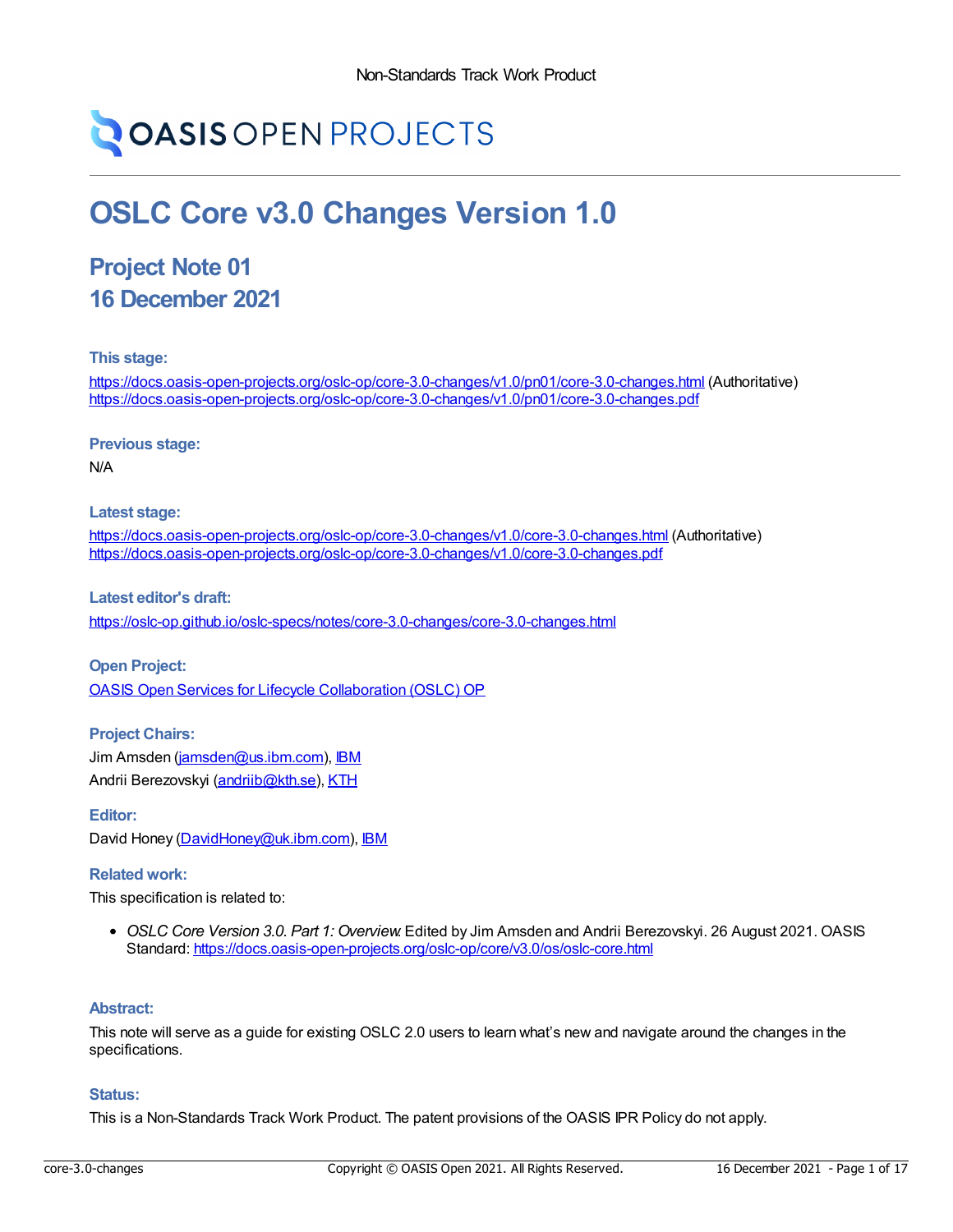This document was last revised or approved by the Project Governing Board of the OASIS Open Services for Lifecycle [Collaboration](https://open-services.net/about/) (OSLC) OP on the above date. The level of approval is also listed above. Check the "Latest stage" location noted above for possible later revisions of this document. Any other numbered Versions and other technical work produced by the Open Project are listed at <https://open-services.net/about/>.

Comments on this work can be provided by opening issues in the project repository or by sending email to the project's public comment list [oslc-op@lists.oasis-open-projects.org](mailto:oslc-op@lists.oasis-open-projects.org).

#### **Citation format:**

When referencing this specification the following citation format should be used: **[OSLC-Core-Changes-v1.0]**

*OSLC Core v3.0 Changes Version 1.0*. Edited by David Honey. 16 December 2021. OASIS Project Note 01. <https://docs.oasis-open-projects.org/oslc-op/core-3.0-changes/v1.0/pn01/core-3.0-changes.html>. Latest stage: <https://docs.oasis-open-projects.org/oslc-op/core-3.0-changes/v1.0/core-3.0-changes.html>.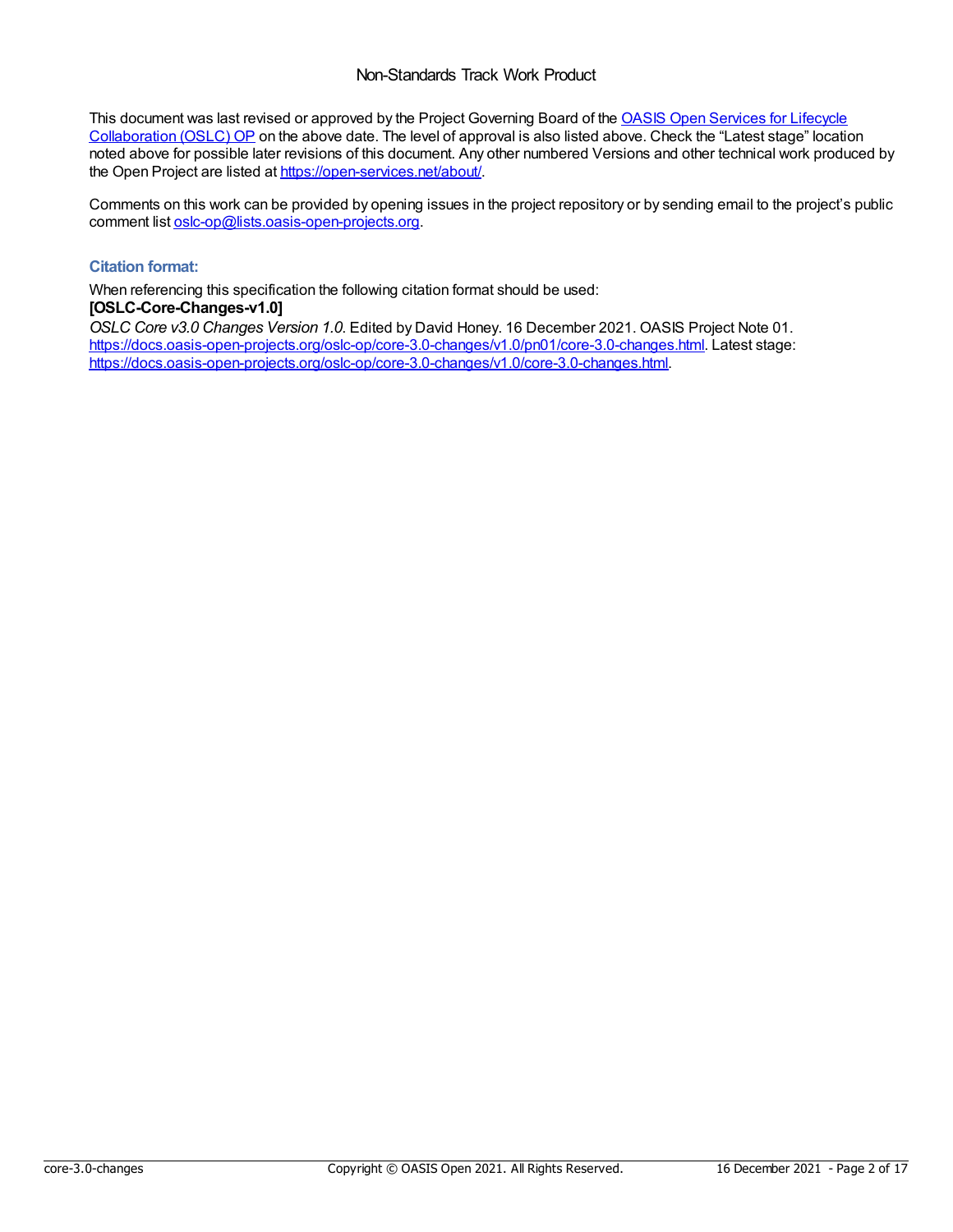#### **Notices**

Copyright © OASIS Open 2021. All Rights Reserved.

All capitalized terms in the following text have the meanings assigned to them in the OASIS Intellectual Property Rights Policy (the "OASIS IPR Policy"). The full [Policy](https://www.oasis-open.org/policies-guidelines/ipr/) may be found at the OASIS website.

This specification is published under the Attribution 4.0 [International](https://creativecommons.org/licenses/by/4.0/legalcode) (CC BY4.0). Portions of this specification are also provided under the Apache [License](https://www.apache.org/licenses/LICENSE-2.0) 2.0.

All contributions made to this project have been made under the OASIS Contributor License [Agreement](https://www.oasis-open.org/policies-guidelines/open-projects-process/#individual-cla-exhibit) (CLA).

This document and translations of it may be copied and furnished to others, and derivative works that comment on or otherwise explain it or assist in its implementation may be prepared, copied, published, and distributed, in whole or in part, without restriction of any kind, provided that the above copyright notice and this section are included on all such copies and derivative works. However, this document itself may not be modified in any way, including by removing the copyright notice or references to OASIS, except as needed for the purpose of developing any document or deliverable produced by an OASIS Open Project or OASIS Technical Committee (in which case the rules applicable to copyrights, as set forth in the OASIS IPR Policy, must be followed) or as required to translate it into languages other than English.

The limited permissions granted above are perpetual and will not be revoked byOASIS or its successors or assigns.

This document and the information contained herein is provided on an "AS IS" basis and OASIS DISCLAIMS ALL WARRANTIES, EXPRESS OR IMPLIED, INCLUDING BUT NOT LIMITED TO ANYWARRANTYTHAT THE USE OF THE INFORMATION HEREIN WILL NOT INFRINGE ANYOWNERSHIP RIGHTS OR ANYIMPLIED WARRANTIES OF MERCHANTABILITYOR FITNESS FOR A PARTICULAR PURPOSE.

The name "[OASIS](https://www.oasis-open.org/)" is a trademark of **OASIS**, the owner and developer of this specification, and should be used only to refer to the organization and its official outputs. OASIS welcomes reference to, and implementation and use of, specifications, while reserving the right to enforce its marks against misleading uses. Please see [https://www.oasis-open.org/policies](https://www.oasis-open.org/policies-guidelines/trademark/)guidelines/trademark/ for above guidance.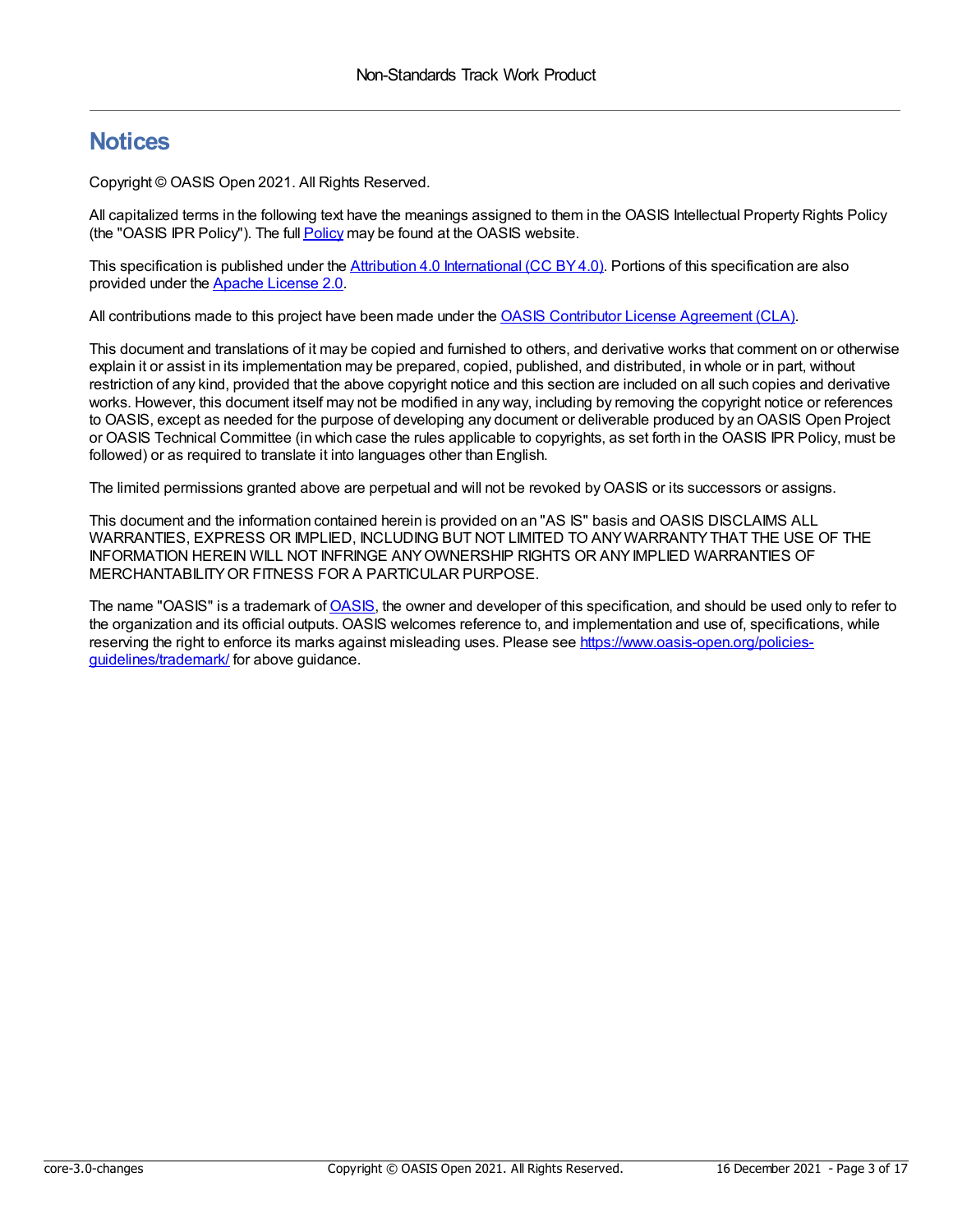### **Table of Contents**

- 1. [Introduction](#page-4-0)
- 2. Resource [representations](#page-5-0)
- 3. OSLC [Discovery](#page-6-0)
- 4. [Creation](#page-7-0) factories
- 5. [Delegated](#page-8-0) dialogs
- 6. Query [capabilities](#page-9-0)
- 7. [Prefixes](#page-10-0)
- 8. [Resource](#page-11-0) Paging
- 9. [Resource](#page-12-0) preview
- 10. Shapes and [vocabularies](#page-13-0)
- 11. [Authentication](#page-14-0)
- 12. CORS [protocol](#page-15-0)

Appendix A. [Acknowledgements](#page-16-0)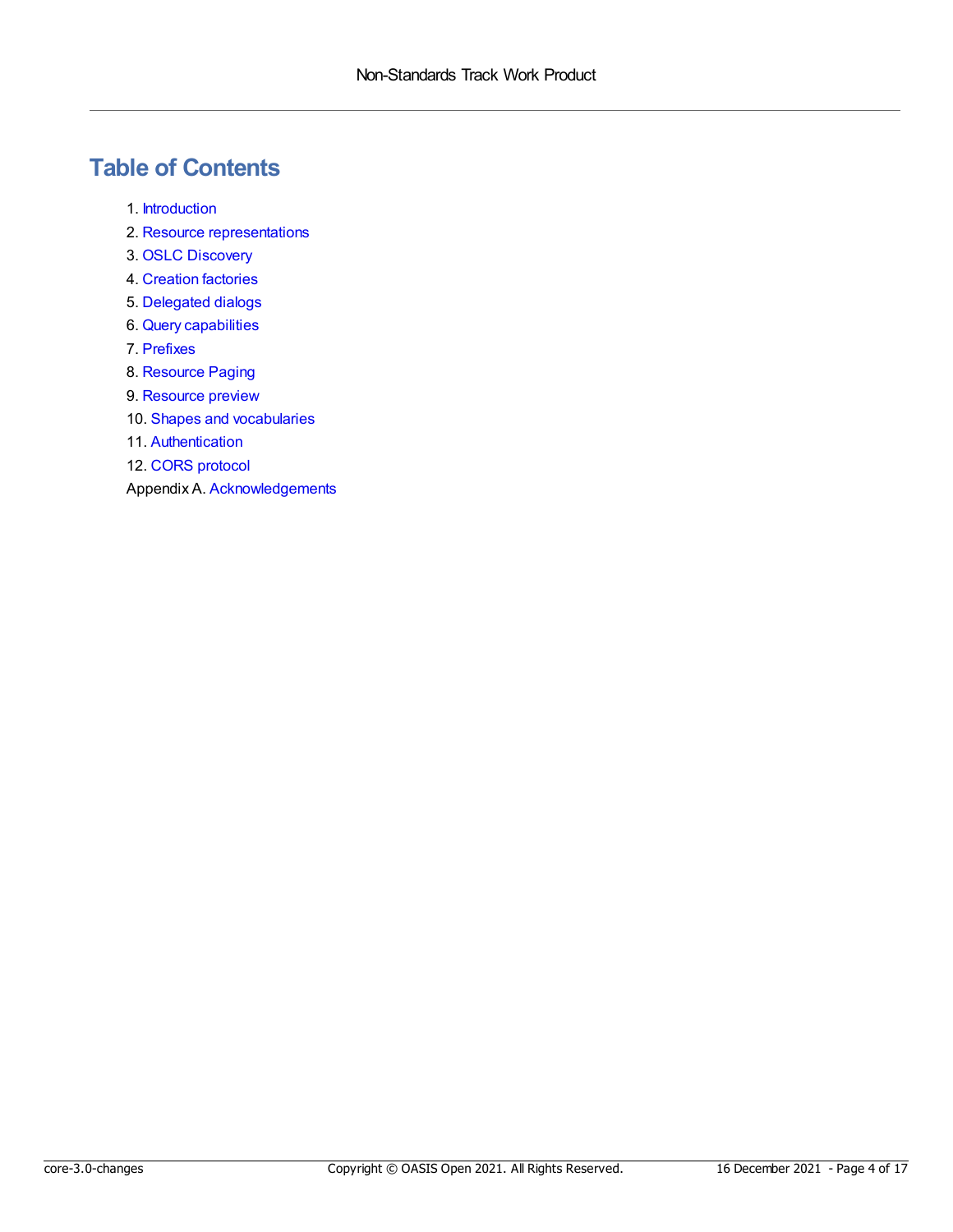#### <span id="page-4-0"></span>**1. Introduction**

We are happy to announce a publication of OSLC 3.0, the next generation of the core OSLC specification, as the OASIS Standard. The specification in full can be viewed freely [online](https://docs.oasis-open-projects.org/oslc-op/core/v3.0/os/oslc-core.html) and this note will serve as a guide for existing OSLC 2.0 users to learn what's new and navigate around the changes in the specifications.

The OSLC Core 2.0 evolution from 1.0 strengthened its definition of the use of RESTful HTTP web services and adopted an existing standard-based approach to representing a data model that was flexible and had multiple representation formats, namely RDF. A primary goal of OSLC Core 3.0 was upwards compatibility withOSLC 2.0, preserving the investment in existing implementations. Most OSLC Core 3.0 changes are optional and OSLC 2.0 servers will not be mandated to adopt them to be compliant with 3.0. In most cases, existing OSLC 2.0 clients should be able to consume OSLC 3.0 servers with no changes. This should result in a less disruptive change from 2.0 to 3.0. This document provides a summary of the changes in OSLC Core 3.0 with respect to OSLC Core 2.0.

From the standardization point of view, there have been two major changes in OSLC 3.0 that further the openness of OSLC and strengthen its integration value. First, the specification development was moved to OASIS, a vendor-neutral standardization body with a proven track record of assisting in the publication of standards that are widely adopted and further standardized by international bodies like ISO (e.g. [MQTT](https://docs.oasis-open.org/mqtt/mqtt/v5.0/mqtt-v5.0.html), ODF (ISO/IEC [26300-1:2015\)](https://www.oasis-open.org/committees/tc_home.php?wg_abbrev=office)). Throughout the development of the specifications, our member section at OASIS featured as many as 16 [members](https://web.archive.org/web/20170814105435/http://www.oasis-oslc.org:80/members) before executing a transition to an Open Project that has drastically lowered the bar to [entry](https://github.com/oslc-op/oslc-admin/blob/master/CONTRIBUTING.md). Second, the OSLC 3.0 specification is now aligned with the Linked Data Platform 1.0, a W3C [Recommendation,](https://www.w3.org/TR/ldp/) that was adopted by projects such as [Solid](https://solidproject.org/), focused on decentralizing data storage and spearheaded by Sir Tim Berners-Lee, the founding father of the Web.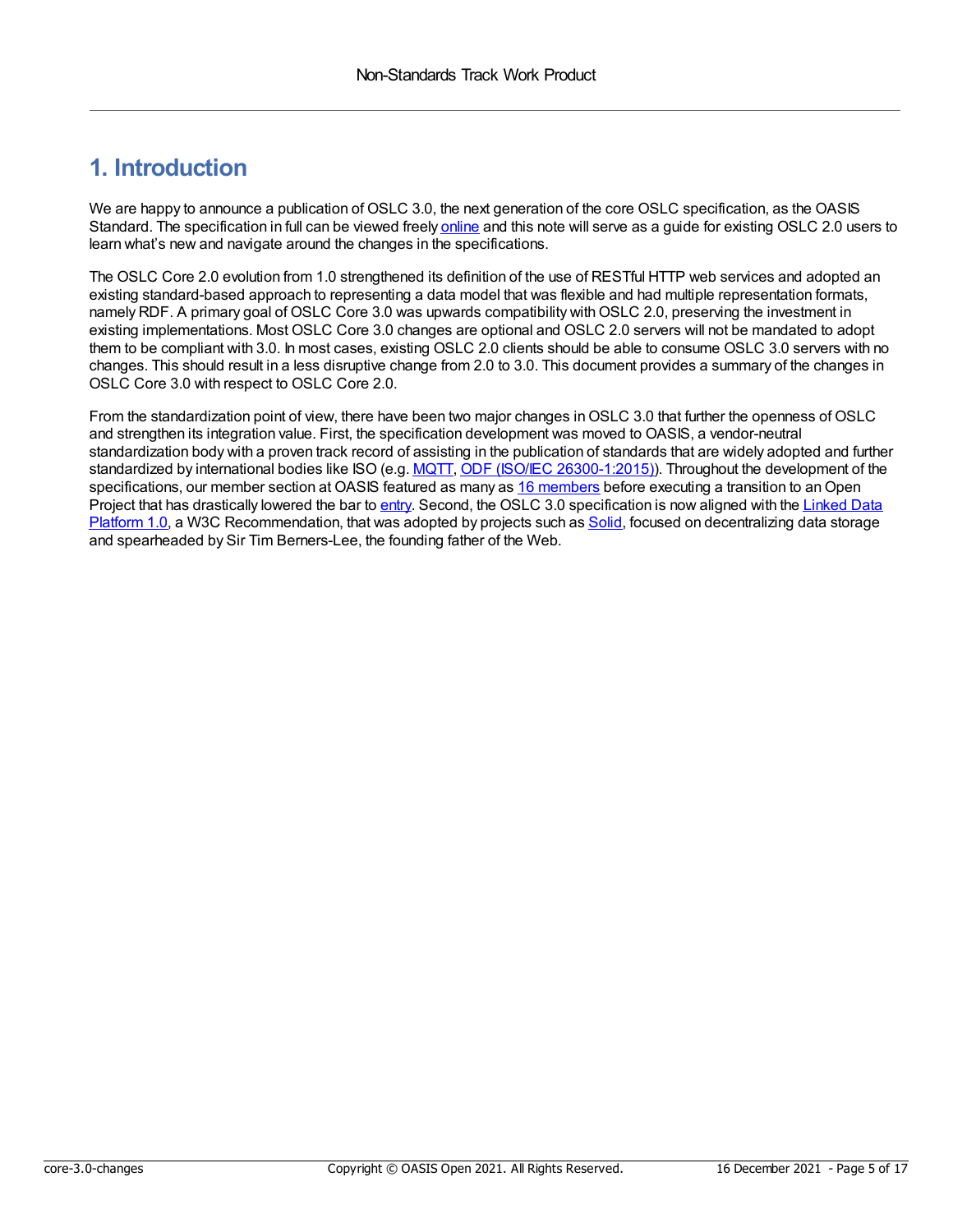#### <span id="page-5-0"></span>**2. Resource representations**

OSLC Core 2.0 mandates support for RDF/XML (**application/rdf+xml**) and made support for other RDF formats optional. OSLC Core 3.0 requires that servers support at least one RDF format, and recommends servers support RDF/XML, Turtle (**text/turtle**), and JSON-LD (**application/ld+json**), and use standard HTTP content negotiation in choosing which RDF format to return. Turtle is the preferred format used for examples in OSLC 3.0 specifications. Clients that specify both RDF/XML and Turtle formats in an **Accept** request header are likely to operate with bothOSLC 2.0 and 3.0 servers without change. New clients that *only* accept Turtle might not work with older OSLC 2.0 servers that might only support RDF/XML.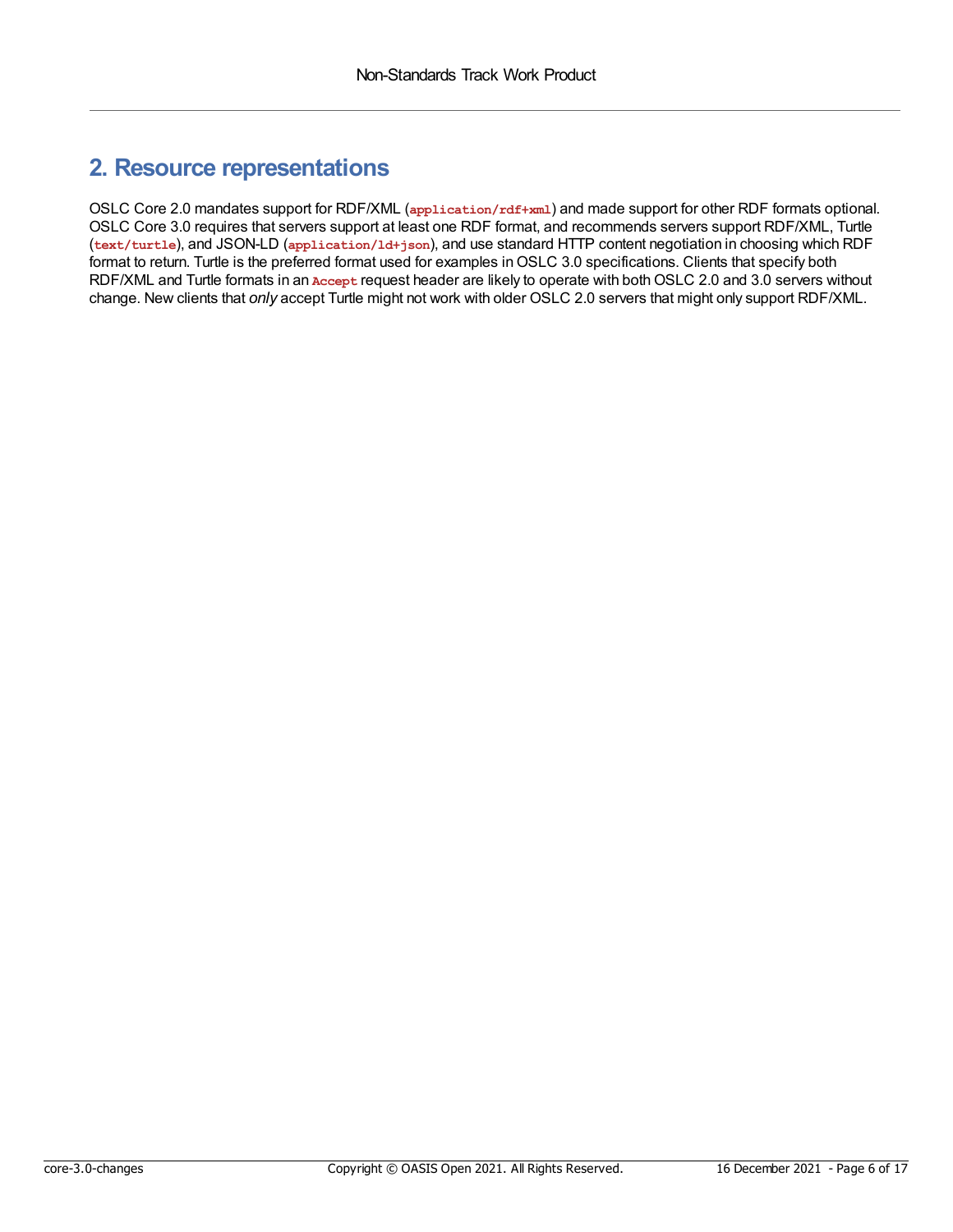### <span id="page-6-0"></span>**3. OSLC Discovery**

The discovery mechanisms defined inOSLC Core 2.0 for discovering OSLC service provider catalogs, service providers, services, creation factories, selection dialogs, and query capabilities continue to be supported in OSLC Core 3.0. If new OSLC 3.0 server implementations continue to support these discovery mechanisms, they should be consumable by existing OSLC 2.0 clients.

OSLC Core 3.0 extends OSLC 2.0 Discovery to allow servers to optionally support the use of OPTIONS and **Link** headers as an alternative mechanism to discover creation factories, selection dialogs, and resource preview. OSLC Core 3.0 further specifies well-known URIs registered with accordance to the RFC [8615](https://datatracker.ietf.org/doc/html/rfc8615) for probing the existence of OSLC Service Provider Catalogs as well as Jazz RootServices documents at well-known URIs.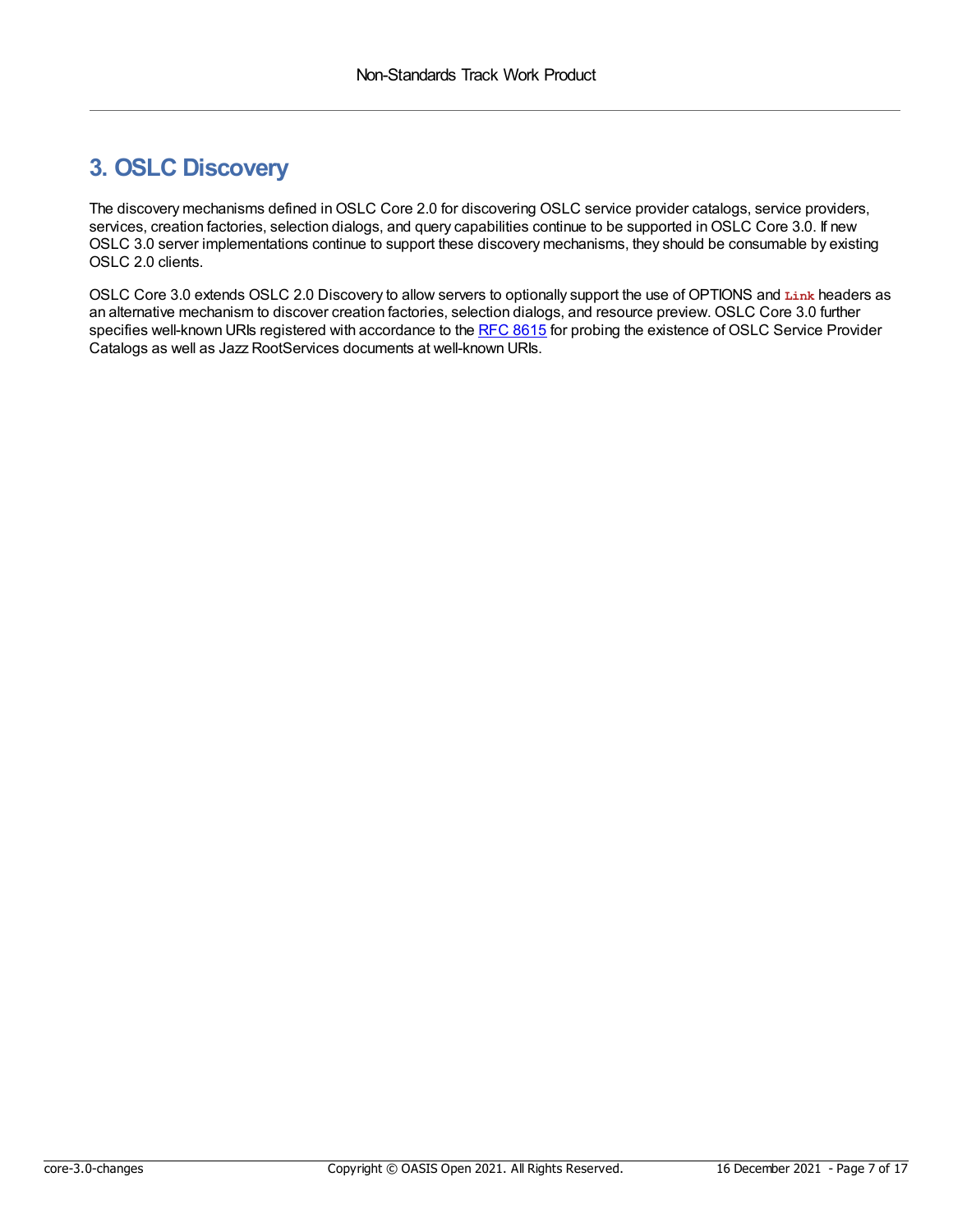### <span id="page-7-0"></span>**4. Creation factories**

Creation factories inOSLC Core 3.0 are upwards compatible with Core 2.0 and existing OSLC 2.0 clients should be able to consume creation factories in anOSLC 3.0 server.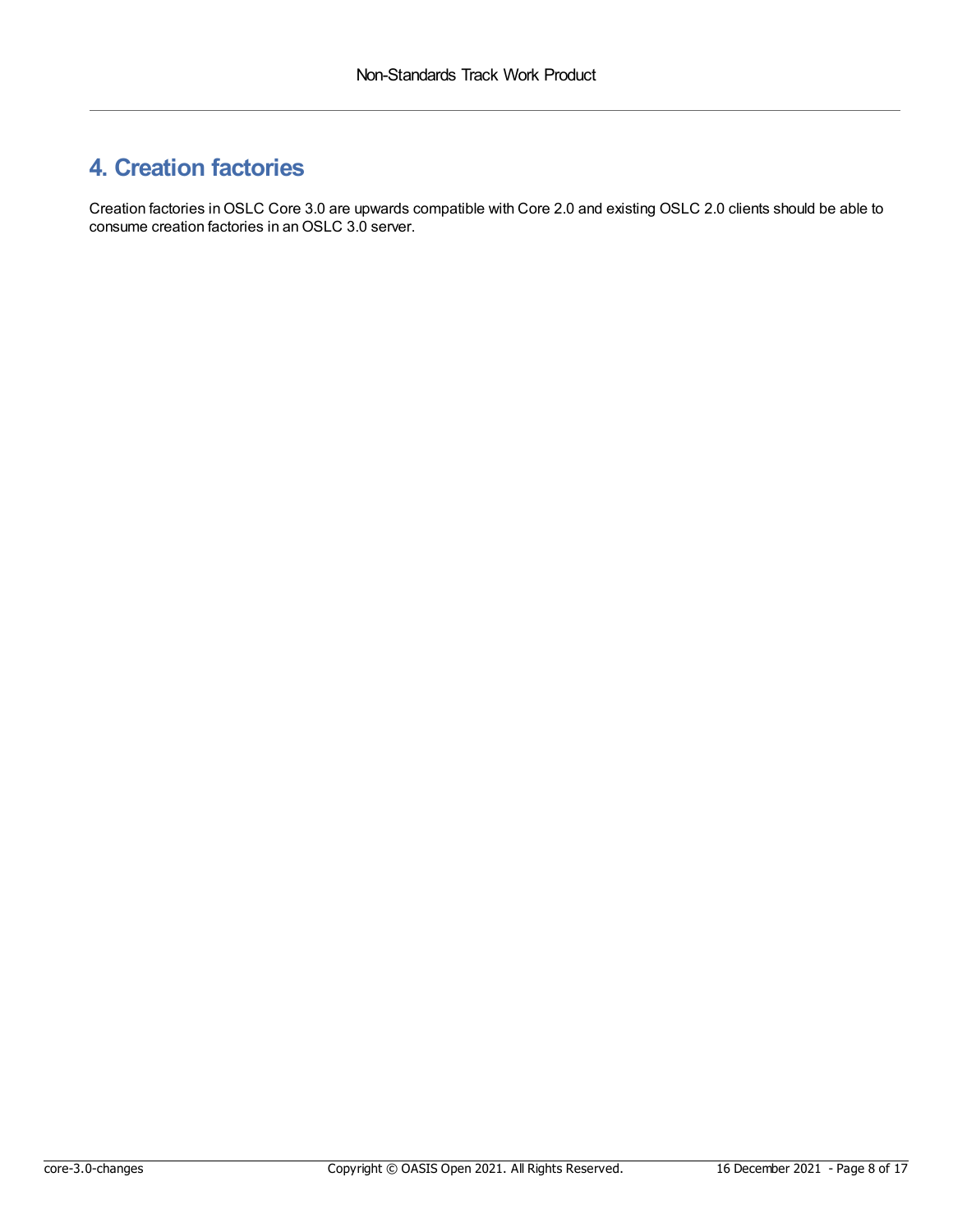### <span id="page-8-0"></span>**5. Delegated dialogs**

OSLC Core 3.0 continues to support the use of delegated dialogs for creation and/or selection, and existing OSLC 2.0 clients should be able to consume these without change where these are declared in OSLC services.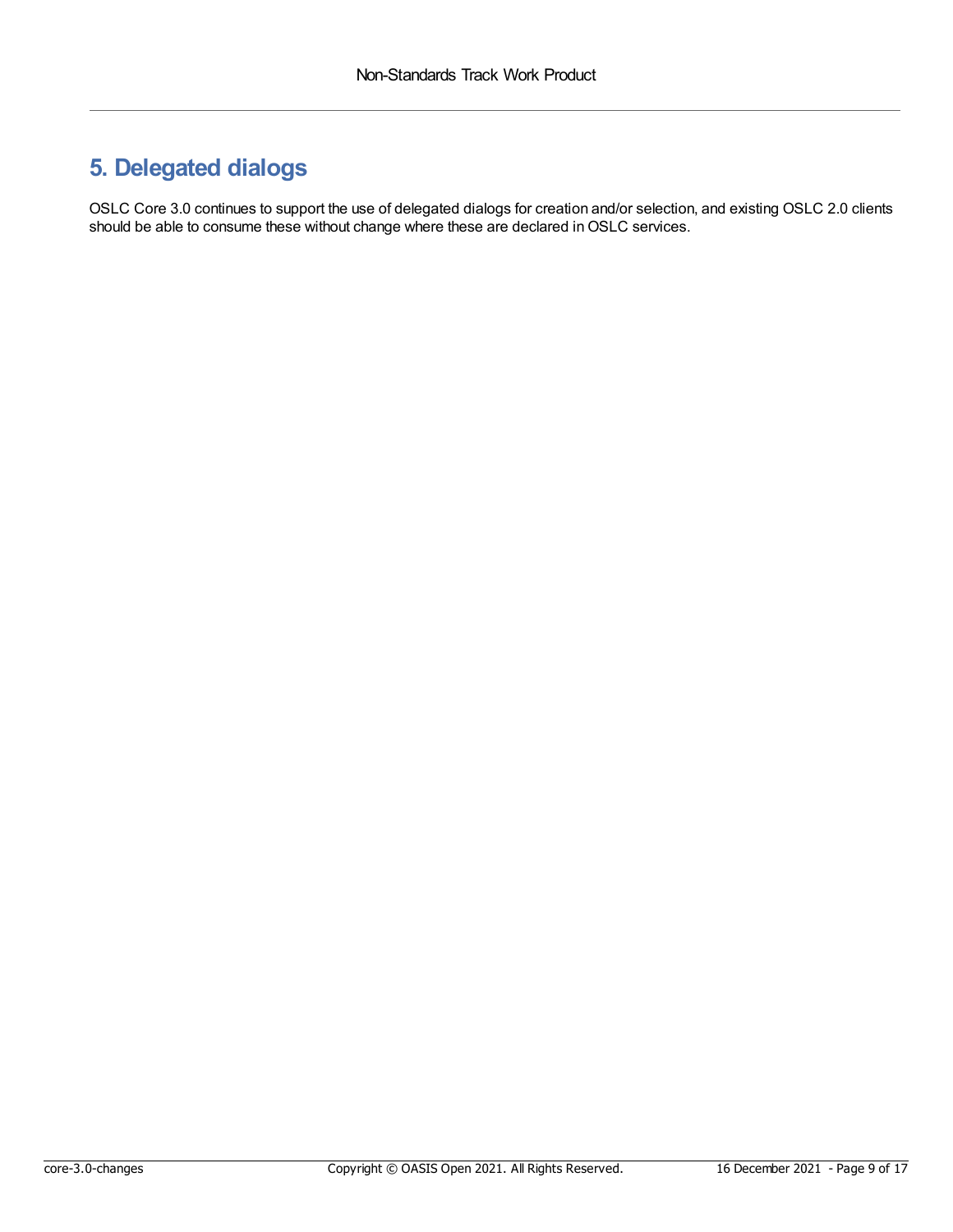### <span id="page-9-0"></span>**6. Query capabilities**

In OSLC Core 2.0, the use of query capabilities was defined by a section on discovery and a separate document on query syntax. InOSLC Core 3.0, there is a separate OSLC Query 3.0 specification that covers usage and query syntax, and describes the changes from, and compatibility with, query in OSLC Core 2.0. OSLC 2.0 clients should be able to consume query capabilities in anOSLC 3.0 server without change.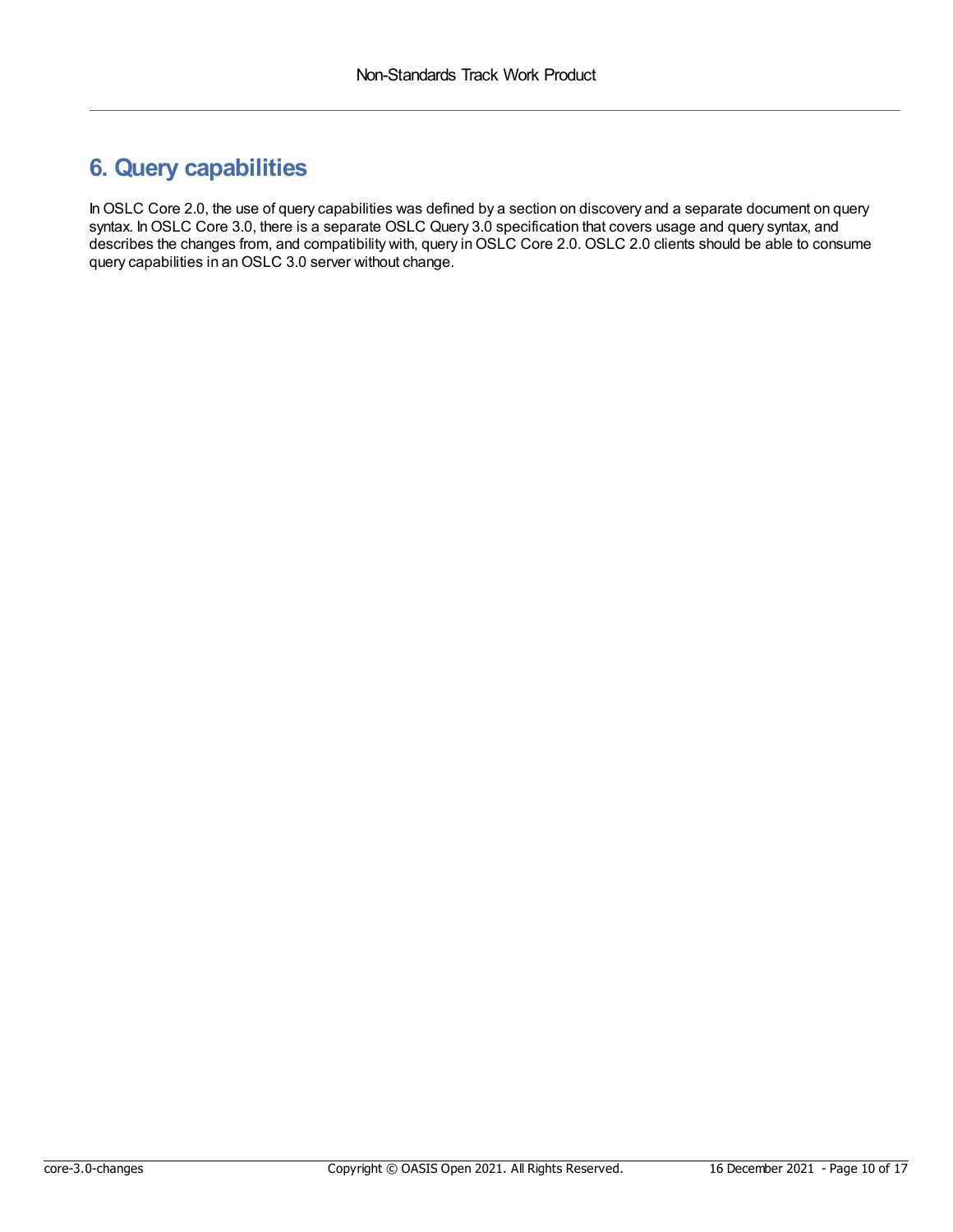#### <span id="page-10-0"></span>**7. Prefixes**

OSLC Core 2.0 did not define a minimum set of prefixes that OSLC servers should predefine and declare in services. OSLC Core 3.0 defines a set of recommended predefined prefixes. Existing servers are not required to implement this to be compliant with OSLC Core 3.0, but it is recommended they do so for convenience to clients.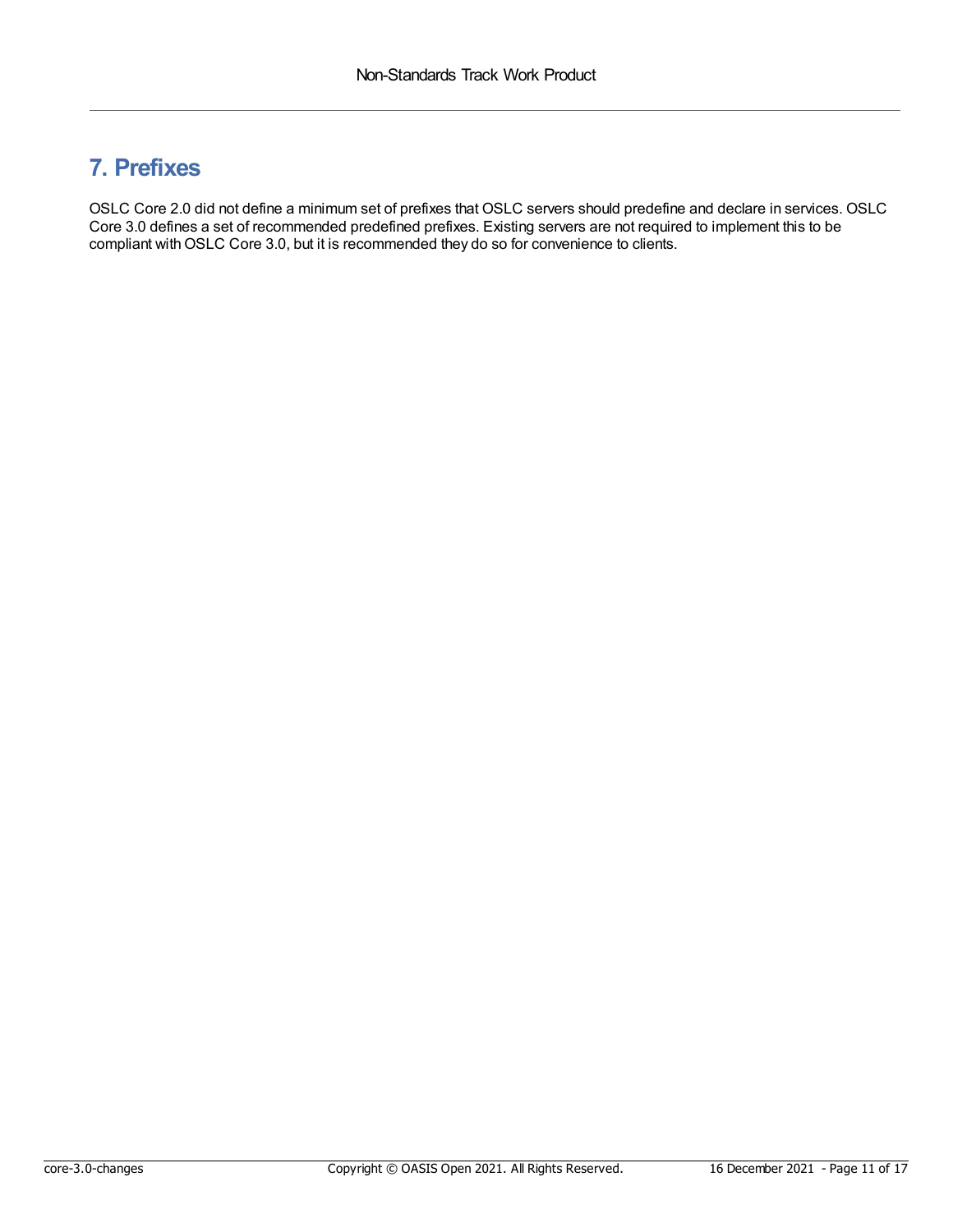### <span id="page-11-0"></span>**8. Resource Paging**

Resource paging is unchanged in OSLC Core 3.0 with respect to Core 2.0.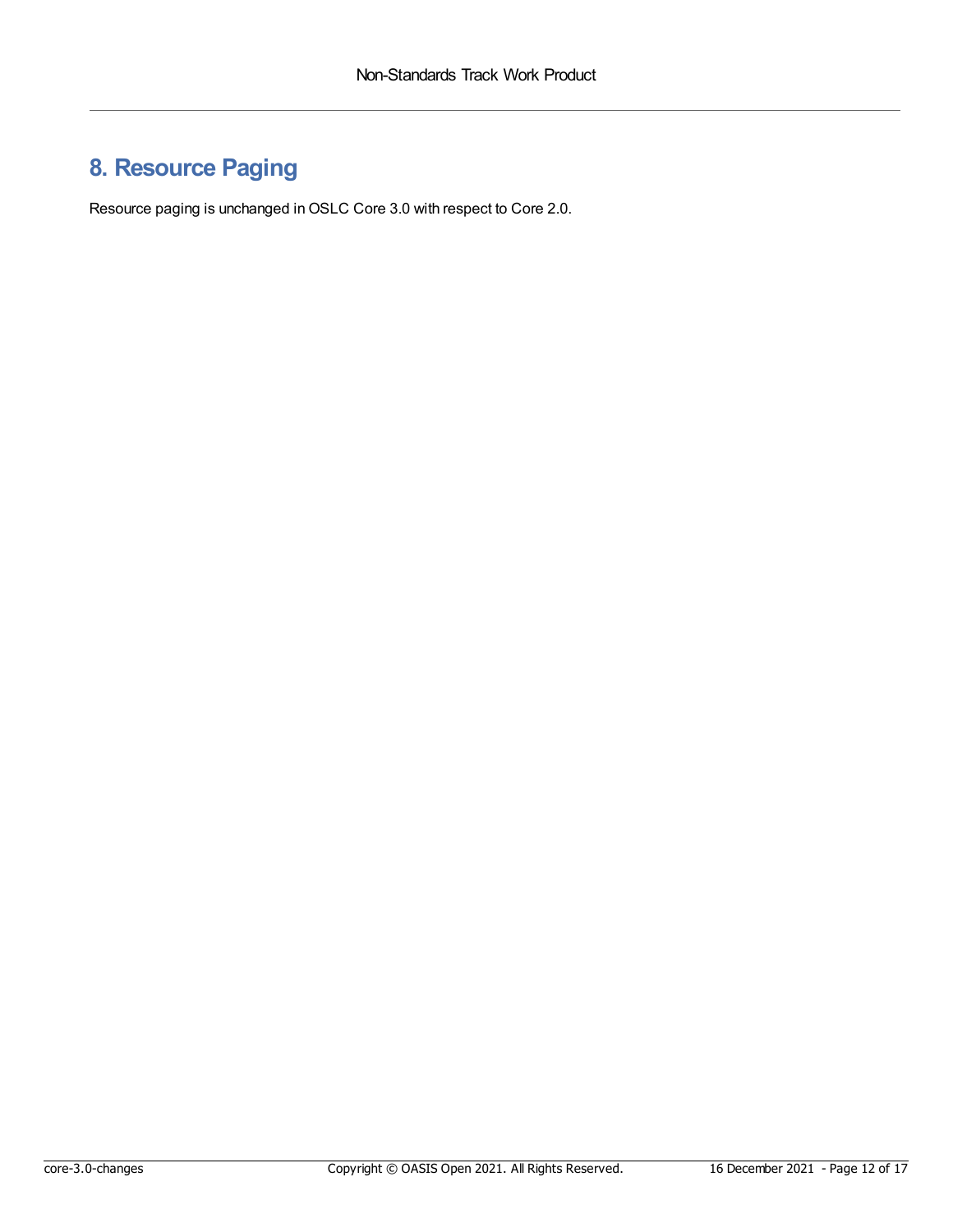#### <span id="page-12-0"></span>**9. Resource preview**

InOSLC Core 2.0, clients can request a compact representation of a resource using **Accept=application/x-oslccompact+xml**. This continues to be supported inOSLC Core 3.0. OSLC 3.0 servers that support this functionality will work with OSLC 2.0 clients.

OSLC Core 3.0 also supports a new way of discovering and consuming compact data for resource preview. An OSLC 3.0 server can include a **Link** header where the link relation is **http://open-services.net/ns/core#Compact** and the target URI is the URI of a compact resource. This also supports getting a compact representation in JSON. OSLC 2.0 clients won't be aware of the new **Link** header and hence will not be impacted by this change.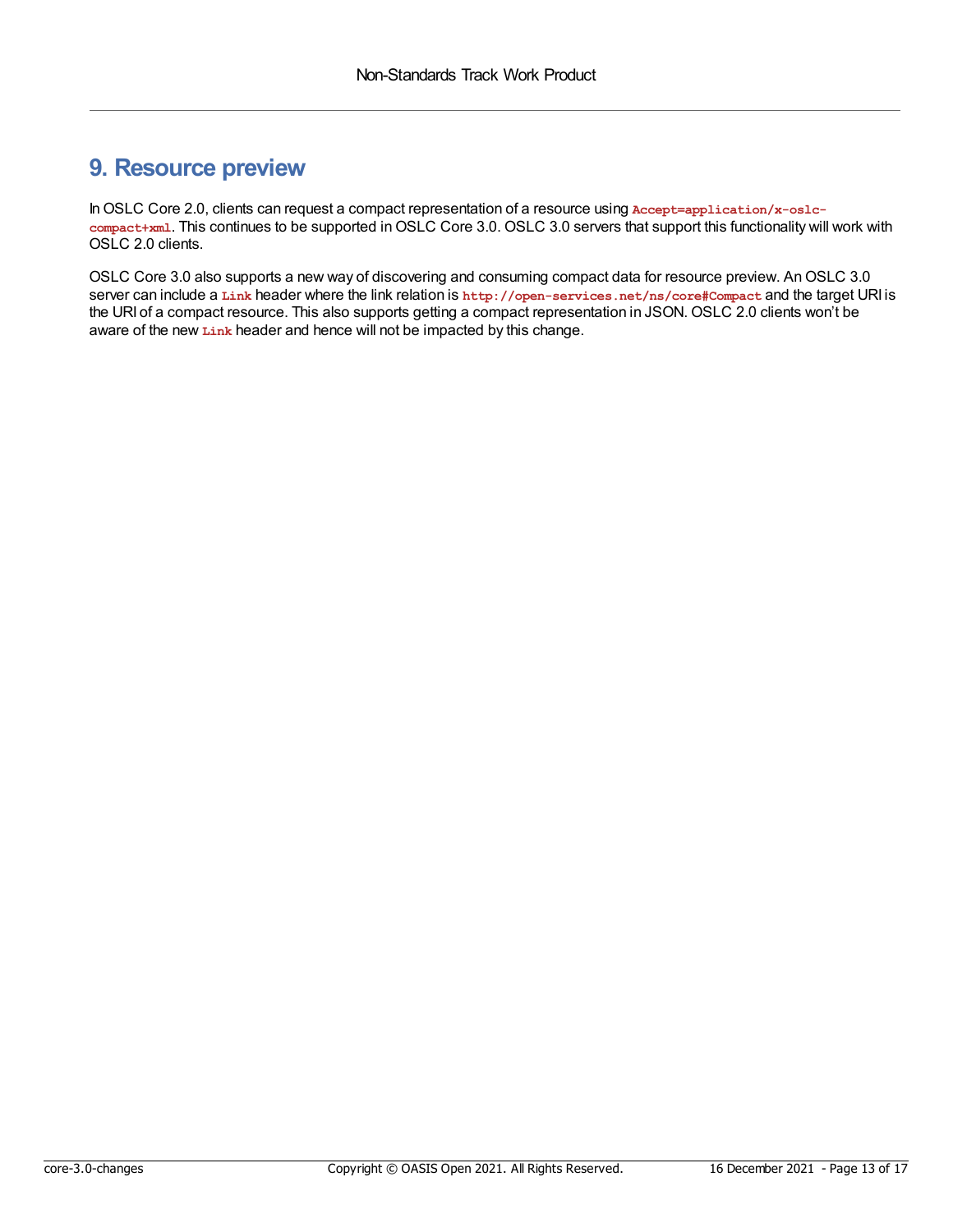#### <span id="page-13-0"></span>**10. Shapes and vocabularies**

Resource shapes in OSLC Core 3.0 are upwards compatible with those defined in OSLC Core 2.0. Core 3.0 supports some additional optional constraints that include: 1. On a resource shape, **oslc:hidden** may be used to indicate the type should be hidden. Some OSLC 2.0 servers may have implemented this prior to its inclusion in OSLC Core 3.0. 2. On a property, **oslc:queryable** may be used to indicate whether a property is queryable and can be specified in an **oslc.where** query expression.

OSLC Core 3.0 provides separately fetchable files for resource shapes defined in the specification. These may be fetched as RDF (in RDF/XML or Turtle formats) or as rendered HTML using standard HTTP content negotiation. The OSLC Core 3.0 vocabulary and constraints multi-part specification documents are generated from these RDF ResourceShape constraint representations.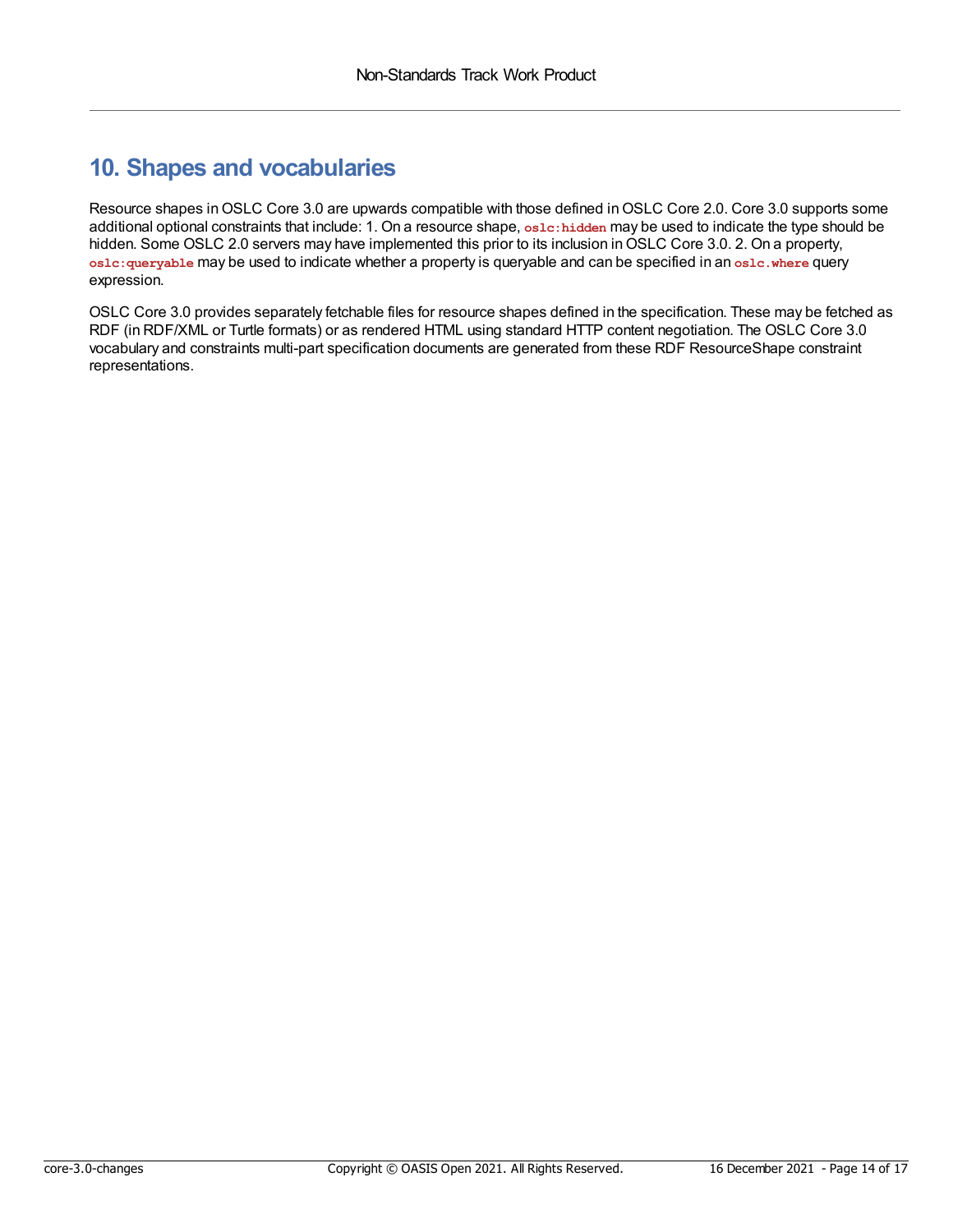### <span id="page-14-0"></span>**11. Authentication**

OSLC Core 2.0 supports the use of HTTP Basic Authentication, OAuth (1.0), or both. OSLC Core 3.0 recommends that servers support OAuth 2.0 and OpenIdConnect, and only support HTTP Basic Authentication via SSL. Existing clients that support none of these may be unable to use an OSLC 3.0 server.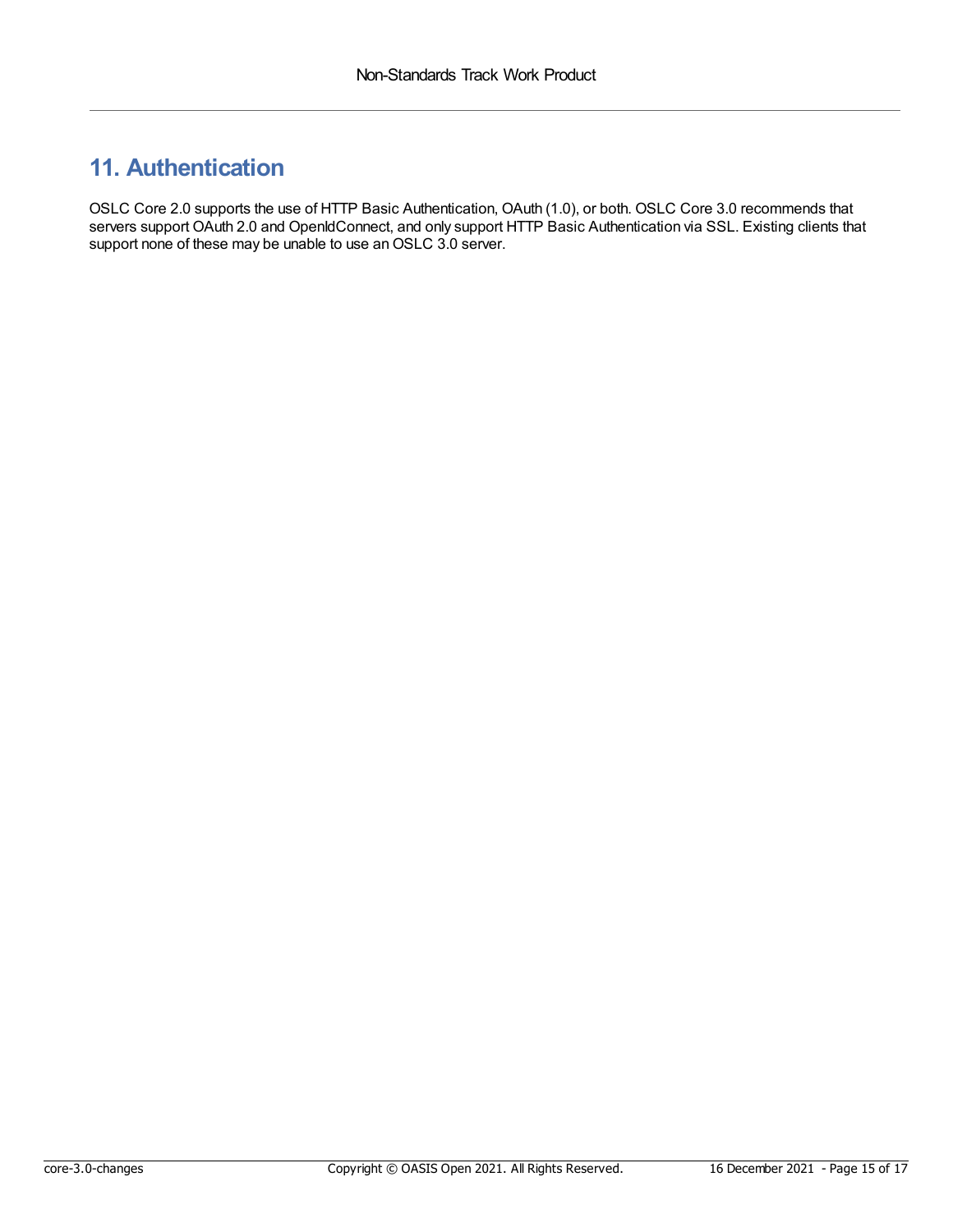### <span id="page-15-0"></span>**12. CORS protocol**

OSLC Core 2.0 did not address the issue of new security constraints being imposed by some web browsers to limit the loading of resources with cross-origin. See [Cross-origin](https://en.wikipedia.org/wiki/Cross-origin_resource_sharing) resource sharing. An example is where a dialog served by one application embeds content from another application, such as in an iFrame. OSLC Core 3.0 recommends that servers support the CORS protocol to address these emerging security requirements.